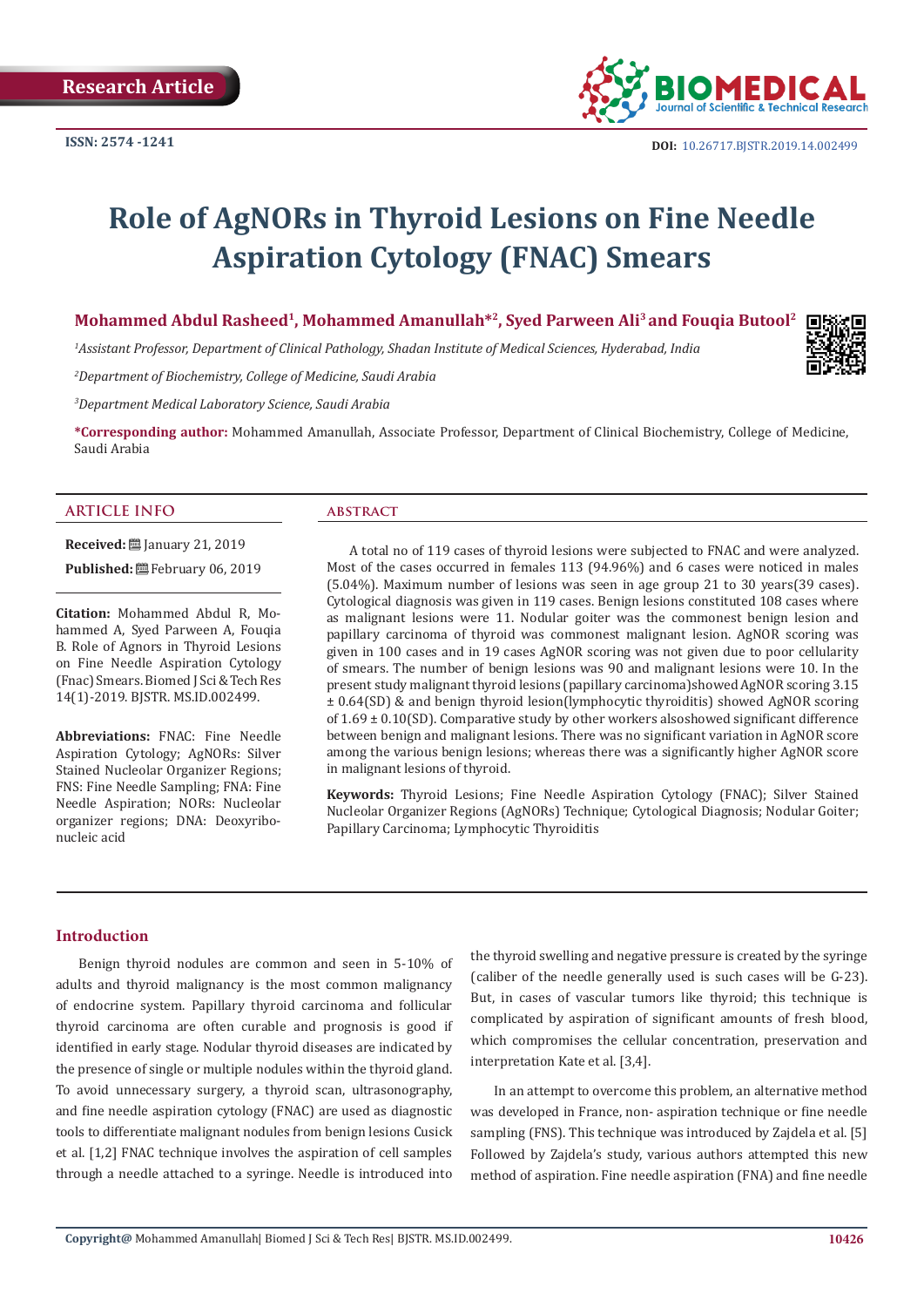sampling (FNS) is safe and easy and cause little or no discomfort to the patient. Many studies of the accuracy of FNAC diagnosis of solitary nodule with cytohistological correlation have been reported [6,7]. FNAC carries negligible risk of contamination by tumor cells. There is no contraindication to FNA of thyroid. The routine use of FNAC in the assessment of thyroid nodulesh as reduced the number of patients subjected to thyroidectomy for benign lesions of thyroid Melcher et al. [8]. The use of FNAC as a screening method to select solitary cold nodule for surgery has been documented Hashemi et al. [6,7]. Repeated FNA sampling over a period of time can be done to reinforce a benign diagnosis and it reduces the false negative rates Dwatkanath et al. [9].

Various attempts have been made to improve the diagnostic accuracy of FNAC, including morphometric studies, DNA measurement, immunohistochemical, and enzymes techniques for thyroid cancer with varying degrees of success.34FNAC provides a rapid, safe and accurate diagnosis of the solitary thyroid nodule Mulazim et al. [7]. A cytological diagnosis of malignancy allows preoperative irradiation and palliative therapy Ravetto et al. [10]. FNAC is of value in metastatic disease, to identify meta static tumors in thyroid. The importance of thyroid FNAC in pregnancy and childhood is well established. Ultrasound has made localization and accurate sampling possible. Impalpable nodule less than 1cm in diameter are commonly detected on ultra sound examination Derlin et al. [11,12]. Repeat FNA can be done in some thyroid lesions when diagnosis cannot be made in first aspiration Dwatkanath et. al. [9].

Nucleus is the control centre of cell containing the blue print from which all the components of cell are constructed. This blue print is stored in the form of Deoxyribonucleic acid (DNA) arranged in the form of chromosomes. Nuclei contain dense structures called nucleoli, which are the sites of the ribosomal RNA synthesis and ribosome assembly. The nucleolus plays an essential role in the control of cell proliferation and protein synthesis. Nucleolar organizer regions (NORs) Crocker et al. [13- 15] are loops of ribosomal DNA that are transcribed to ribosomal RNA by RNA polymerase and then translated by the ribosome's into proteins. NORs are located on each of the short arms on acrocentric chromosomes Ghosh et al. [16,17] NORs are segments of DNA closely associated with nucleolus consisting of non-histone proteins, which are argyrophilic, and can be located by staining with silver nitrate [18] NORs are denatured as black-brown spots, they are termed as AgNORs.

Silver staining technique for nucleolar organizer regions (NORs) has been successfully applied to a wide variety of neoplastic lesions on pathological material in order to distinguish benign from malignant lesions [19-21]. In the present study silver staining technique was applied to study AgNOR counts in the neoplastic and non-neoplastic lesions of thyroid. AgNORs were counted in 100 best stained nuclei of FNAC smears under oil immersion microscope (X 1000), and mean number of AgNOR per nucleus was calculated. AgNOR counts were compared in benign and malignant lesions of thyroid [22,23].

#### **Materials and Methods**

The present study was conducted in the Department of Pathology, Kamineni Institute of Medical Sciences Narketpally, Telangana, India. All the cases of thyroid swelling were referred from the Department of Surgery & ENT of this institute from January-2018 to December-2018. FNA was done in 119 cases and 100 cases were studied for AgNOR count. AgNORs were counted in 100 best stained nuclei of FNA smears under oil immersion microscope (x 1000), and mean number of AgNOR per nucleus was calculated. AgNOR counts were compared in benign and malignant lesions of thyroid [24].

## **FNAC Technique**

Patient was placed in supine position with a pillow under the shoulders, so that the neck was extended. The thyroidgl and was fixed between the investigating fingers and the trachea. Thecontour, surface and consistency of the gland were noted and the target area identified.

## **Procedure**

All the aseptic precautions were observed. The thyroid land was immobilized with two fingers of the left hand, right hand was used to manipulate. A 23 gauge needle was inserted into target area to the desired depth. Needle was moved back and forth at varying angles to the line of entrance, in order to sample the lesion adequately. Due to the capillary action the material entered the needle [25]. Once the material was seen in the hub of the needle, the needle was removed and pressure applied at the site of puncture. This technique gave an excellent feel of consistency of the tissues and improved precision.

In case of absence of material in the hub of needle, a 20 ml disposable syringe was attached to the needle and negative pressure was applied. When material or blood was noticed in the hub of the needle, the piston of syringe was released; so that the pressure equalizes. Immediately then syringe along with needle was removed. Pressure was applied to the puncture site. The aspirate was expressed onto the surface of clean glass slide. Then the second slide was pressed over the first and the material was gently and evenly spread without crushing. Slides were made from FNA material, one slide was air dried before fixing in 95% methyl alcohol. Rest of the slides were wet fixed in 95% methyl alcohol. One air dried slide was stained with silver nitrate stain and rest of the slides were stained with Hematoxylin & Eosin (H&E) stain 35 and cytomorphological features observed. H&E Stained FNA/ FNS smears were studied for cytomorphological features and FNA report was given. Criteria for classifying thyroid lesions was based as per the criteria given by Svante et al. [26].

In the present study all the benign lesions with different diagnosis with respective AgNORs score were compared with the FNA diagnosis of malignant lesions, or follicular neoplasm with their respective AgNOR scores. AgNOR staining was done as described by Bancroft et al. [27] briefly working solution of silver nitrate was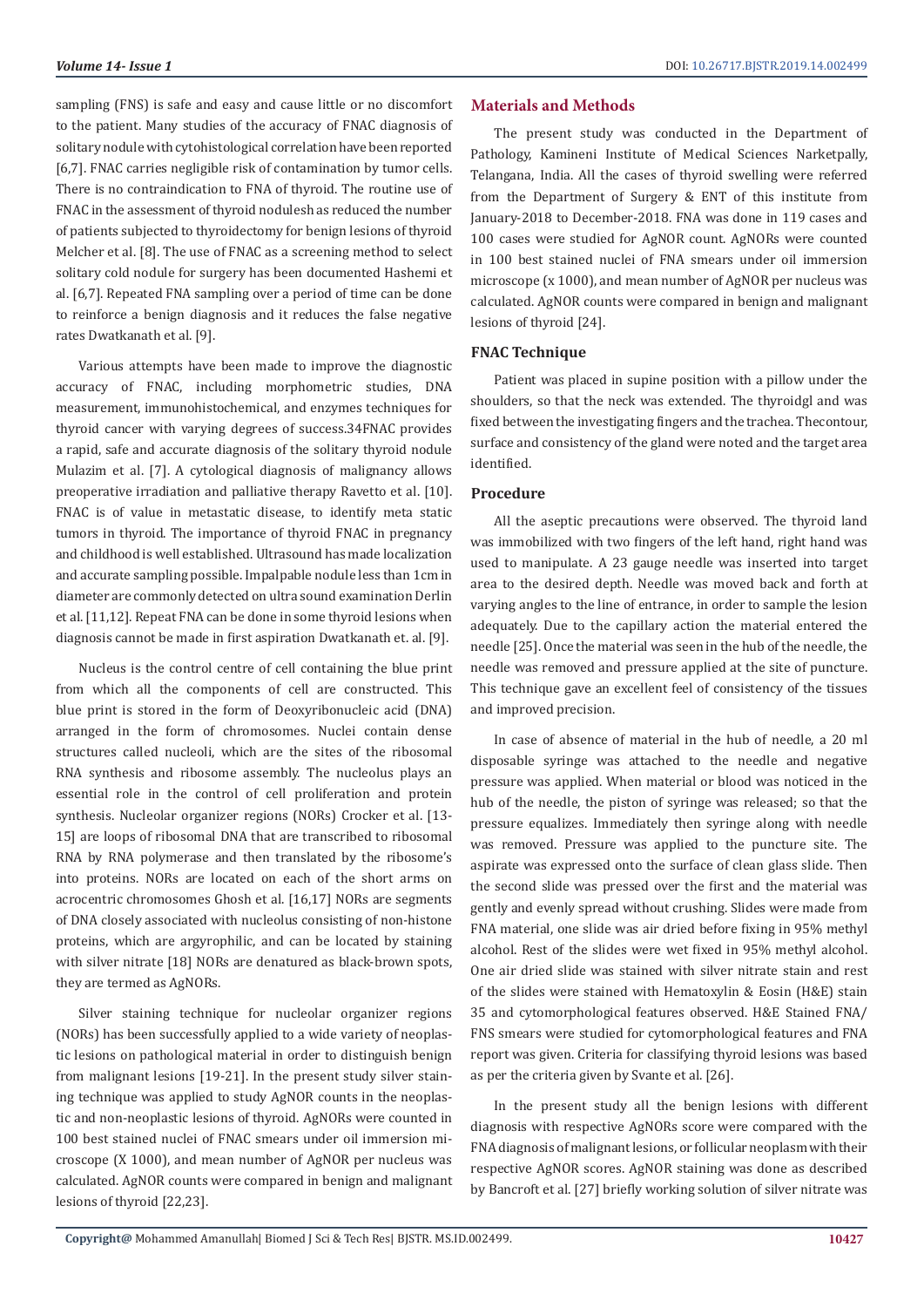prepared freshly by dissolving five grams of Silver nitrate in 10 ml of distilled water. (50% solution) (solution-I). 2% cellulose was dissolved in 100 ml distilled water and 1 % formic acid was added (Solution -II). Two parts of solution one (I) was added to one part of solution two (II) and filtered twice using Whatman's filter paper.

# **Staining Method**

The air-dried slides were stained with freshly prepared silver nitrate working solution for a period of 30 minutes. Incubator was used and temperature of 37 degrees centigrade was maintained till the staining was over. There after washed in distilled water. Silver nitrate stained slide showed nucleolar organizer regions (NORs) and they appeared as intra nuclear black/brown dots under oil immersion lens of microscope(x 1000). They are called AgNORs. AgNORs were counted in 100 best stained nuclei in each case and mean number of AgNOR was calculated per nucleus.

#### **Inclusion Criteria**

All thyroid swellings subjected to FNA were included in the study.

## **Exclusion Criteria**

Patients who had undergone FNA and diagnosed any time

before January 2018 and presented for repeat aspiration were excluded from study.

# **Results**

In the present study AgNOR staining was used along with assessment of cytomorphological features in FNA of thyroid lesions, 119 cases were studied & cytological diagnosis was given. Out of 119 cases stained with silvernitrate, 100 cases showed cellular foci for nucleolar organizer regions (NORs) (Figures 1-6) and AgNOR score is given in Table 1. In remaining 19 cases AgNOR score was not given due to poor cellularity of the smears. Maximum numbers of lesions were seen in the age group 21 to 30 years (39cases). Six (6) cases were noticed in males (5.04%) and hundred and thirteen (113) cases in females (94.96%) (Table 2). Benign lesions constituted 108 (90.75%) cases where as malignant lesions were 11 (9.24%). Nodular goiter was the commonest benign lesion (36.97%) and papillary carcinoma of thyroid was the commonest malignant lesion (5.88%) (Table 3). AgNOR score obtained in the present study was compared with the study conducted by other researchers and is presented in Table 4. AgNOR Score ranged from 1.66 to 1.80 for Benign lesions and from 3.07 to 3.15 for Malignant lesions.



Note: Follicular Epithelial cells in mono layered sheets. Poorly cohesive.

Figure 1: a: Nodular goiter. (H & E 400X).

b: Intra Nuclear brown/ black dots are seen in a case of nodular goitre (Arrow) (Silver Strain. 100x). AgNOR Score=1.74.





 $(b)$ 

Note: Follicular Epithelial cells in monolayered sheets. Thick Colloid.

**Figure 2:** a: Colloid Goiter ( H&E.400X).

b: Intra Nuclear brown/black dots are seen in a case of colloid goiter (Arrow) AgNOR Score: 1.71(X-1000).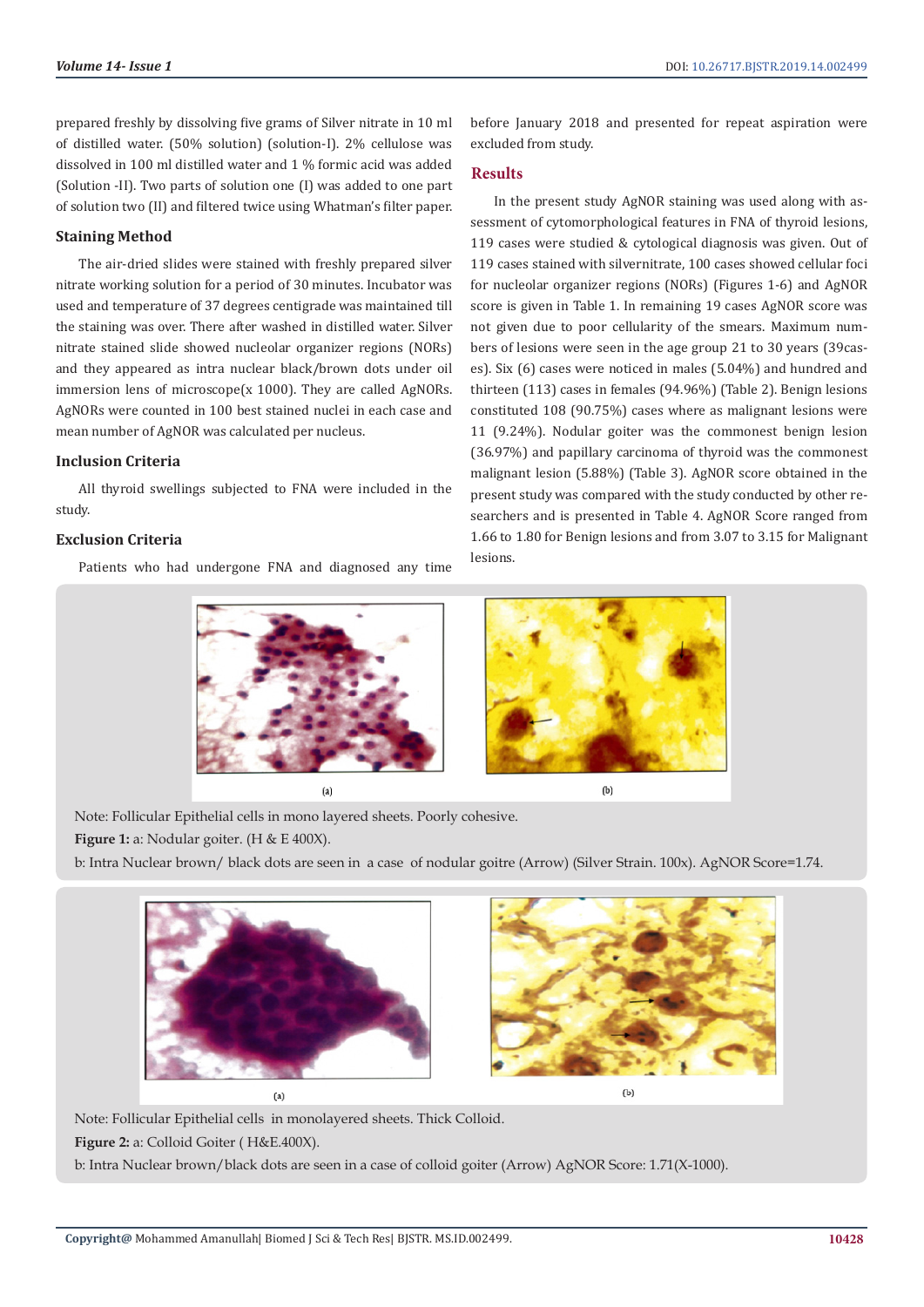

**Figure 3:** a: Hashimoto's thyroiditis (H&E. 400X) Oxyphillic transformation of epithelial cells. Few lymphocytes. b: Intra Nuclear brown/black dots are seen in a case of Hashimoto's thyroiditis (Arrow). AgNOR Score=1.80.(1000x).



**Figure 4:** a: Lymphocytic throditis .(H&E.400X) Lymphocytic infilterate. b: Intra Nuclear brown/black dots are seen in a case of in a of lymphocytic thyroiditis. AgNOR Score=1.69(1000X).



Note: Cellualar Smear. Nuclear crowding and overlapping. **Figure 5:** a: Follicular neoplasm (Giemsa.400X).

b: Intra nuclear brown/black dots are seen in a case of in a of follicular neoplasm (Arrow). AgNOR Score=3.07(1000X).



Note: Cellular Smear. Nuclear crowding and overlapping. Nuclear Grooves.(Arrow). **Figure 6:** a: Papillary Carcinoma (H&Ee.400X). b: Intra nuclear brown/black dots are seen in a case of in a of Papillary Carcinoma (Arrow). AgNOR Score=3.15(1000X).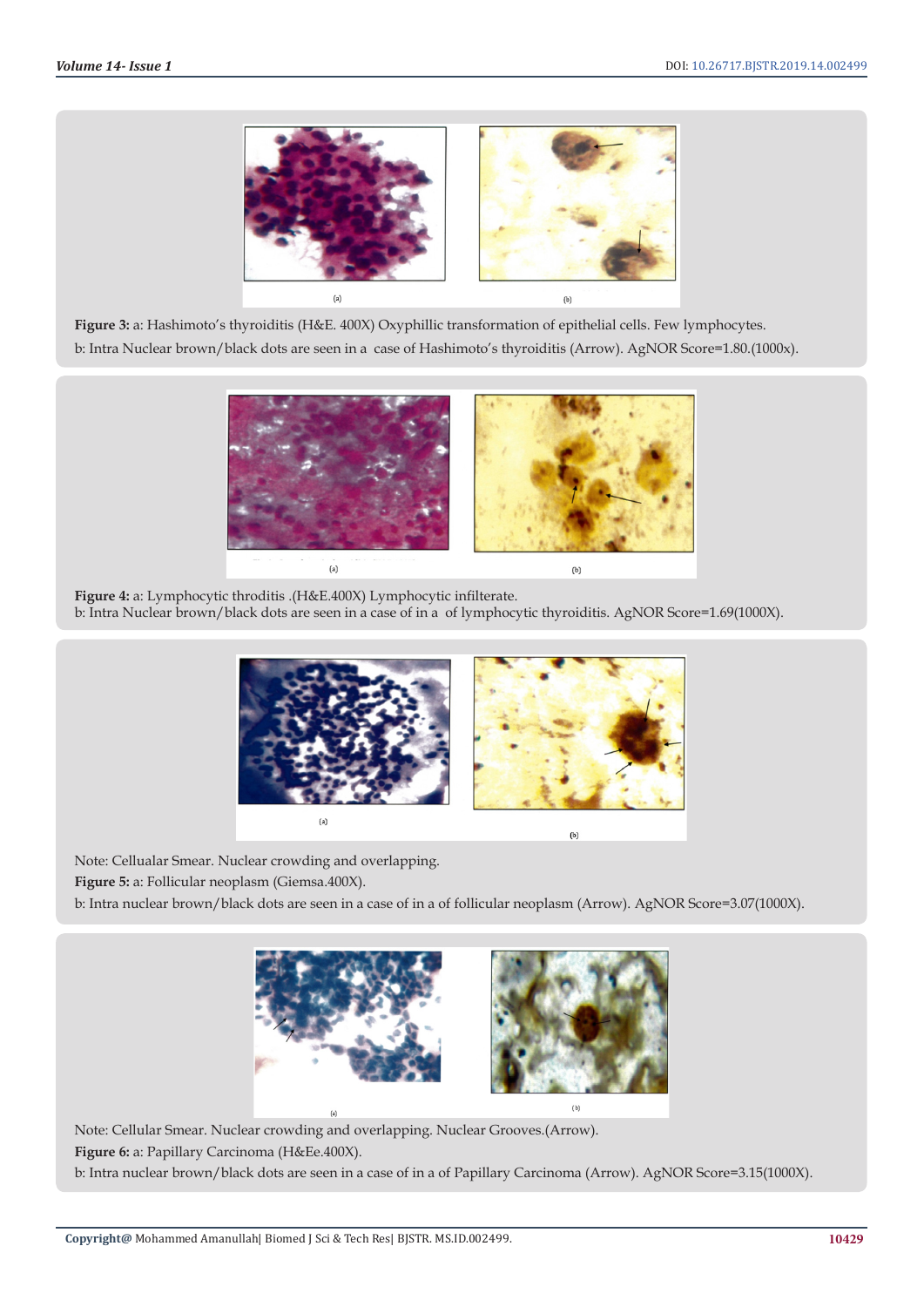**Table 1:** Malignant lesions showed higher AgNOR score in both the studies.

|                            | Saritaasotra and Jaishree Sharma 30 (n=140) |                            |                     | Present Study (n=100)      |                             |
|----------------------------|---------------------------------------------|----------------------------|---------------------|----------------------------|-----------------------------|
| <b>FNA Diagnosis</b>       | No of cases $(\% )$                         | <b>Mean AgNOR score/SO</b> | No of cases $(\% )$ | <b>Mean AgNOR Score/SD</b> | <b>RANGE OF AgNOR score</b> |
| Colloid Goitre             | 36(25.71%)                                  | 2.94(0.85)                 | 9(9%)               | 1.71(0.54)                 | $1.63 - 1.81$               |
| Nodular goitre             | 38(27.14%)                                  | 2.82(0.08)                 | 36(36%)             | 1.74(0.10)                 | $1.51 - 2.21$               |
| Hashimoto's Thyroiditis    | 17{12.14%}                                  | 2.76(0.08)                 | 18(18%)             | 1.80(0.11)                 | $1.62 - 1.98$               |
| Sub acute thyroiditis      | $6(4.28\%)$                                 | 2.61(0.68)                 | Nil                 | Nil                        | Nil                         |
| Lymphocytic Thyroiditis    | $3(2.14\%)$                                 | 3.59(1.12)                 | 27 (27%)            | 1.69(0.10)                 | $1.53 \cdot 1.87$           |
| <b>Follicular Neoplasm</b> | 18(12.85%)                                  | 3.15(0.80)                 | 3(3%)               | 3.07(0.06)                 | 3.01-3.13                   |
| Hurthle Cell Neoplasm      | $3(2.14\%)$                                 | 3.38(0.96)                 | Nil                 | Nil                        | Nil                         |
| Medullary carcinoma        | $3(2.14\%)$                                 | 3.47(0.94)                 | Nil                 | Nil                        | Nil                         |
| Papillary Carcinoma        | 16 (11.42%)                                 | 5.08(1.10)                 | 7(7%)               | 3.15(0.64)                 | 3.07-3.21                   |
| Total                      | 140                                         |                            | 100                 |                            |                             |

**Table 2:** Age & sex wise distribution of thyroid lesions (Cytological diagnosis) n=119.

| Age           | No of cases $(\% )$ | Sex/M (%)   | Sex/F(%)    |
|---------------|---------------------|-------------|-------------|
| $0-10$ years  | $1(0.84\%)$         | Nil         | $1(0.84\%)$ |
| $11-20$ years | 19(15.96%)          | Nil         | 19(15.96%)  |
| $21-30$ years | 39(32.77%)          | $2(1.68\%)$ | 37(31.09%)  |
| $31-40$ years | 29(24.36%)          | Nil         | 29(24,36%)  |
| 41-50years    | $16(13.44\%)$       | $2(1.68\%)$ | 14(11.76%)  |
| 51-60 years   | 11(9,24%}           | $2(1.68\%)$ | $9(7.56\%)$ |
| $61-70$ years | $4(3.36\%)$         | Nil         | $4(3.36\%)$ |
| Total         | 119                 | $6(5.04\%)$ | 113(94.95%) |

Note: Maximum No. of lesions were seen in age group 2lto30 years. (39 cases).

6 cases were noticed in males (5.04%) & 113 cases in females ( 94.96%).

**Table 3:** Cytological diagnosis of thyroid lesions (n=119).

| <b>FNA Diagnosis</b>    | Number $(\%)$ |  |  |
|-------------------------|---------------|--|--|
| Colloid Goitre          | $10(8.40\%)$  |  |  |
| Nodular goitre          | 44(36.97%)    |  |  |
| Hashimoto's Thyroiditis | 22(18.48%)    |  |  |
| Lymphocytic Thyroiditis | 32(26.89%)    |  |  |
| Folicular neoplasm      | $4(3.36\%)$   |  |  |
| Papillary Carcinoma     | 7(5.88%)      |  |  |
| Total                   | 119           |  |  |
| Total                   | 119           |  |  |

Note: Benign lesions constitute 108(90.75%) cases where asmalignant lesions were 11(9.24%)

Nodular goitre was the commonest benign lesion(36.97%)and papillary carcinoma ofthyroid(5.88%) was commonestmalignant lesion.

**Table 4:** AgNOR score (n=100).

| <b>FNA Diagnosis</b>    | No of Cases (%) | <b>Mean AgNOR</b> |
|-------------------------|-----------------|-------------------|
| Colloid Goitre          | $9(9\%)$        | 1.71(0.54)        |
| Nodular goitre          | 36(36%)         | 1.74(0.10)        |
| Hashimoto's Thyroiditis | 18(18%}         | 1.80(0.11)        |
| Lymphocytic Thyroiditis | 27 (27%)        | 1.69(0.10)        |
| Follicular neoplasm     | 3(3%)           | 3.07(0.06)        |
| Papillary Carcinoma     | 7(7%)           | 3.15(0.64)        |
| Total                   | 100             |                   |

Note: AgNOR Score ranged from 1.66 to 1.80 for benign lesions and from 3.07 to 3.15 for Malignant lesions.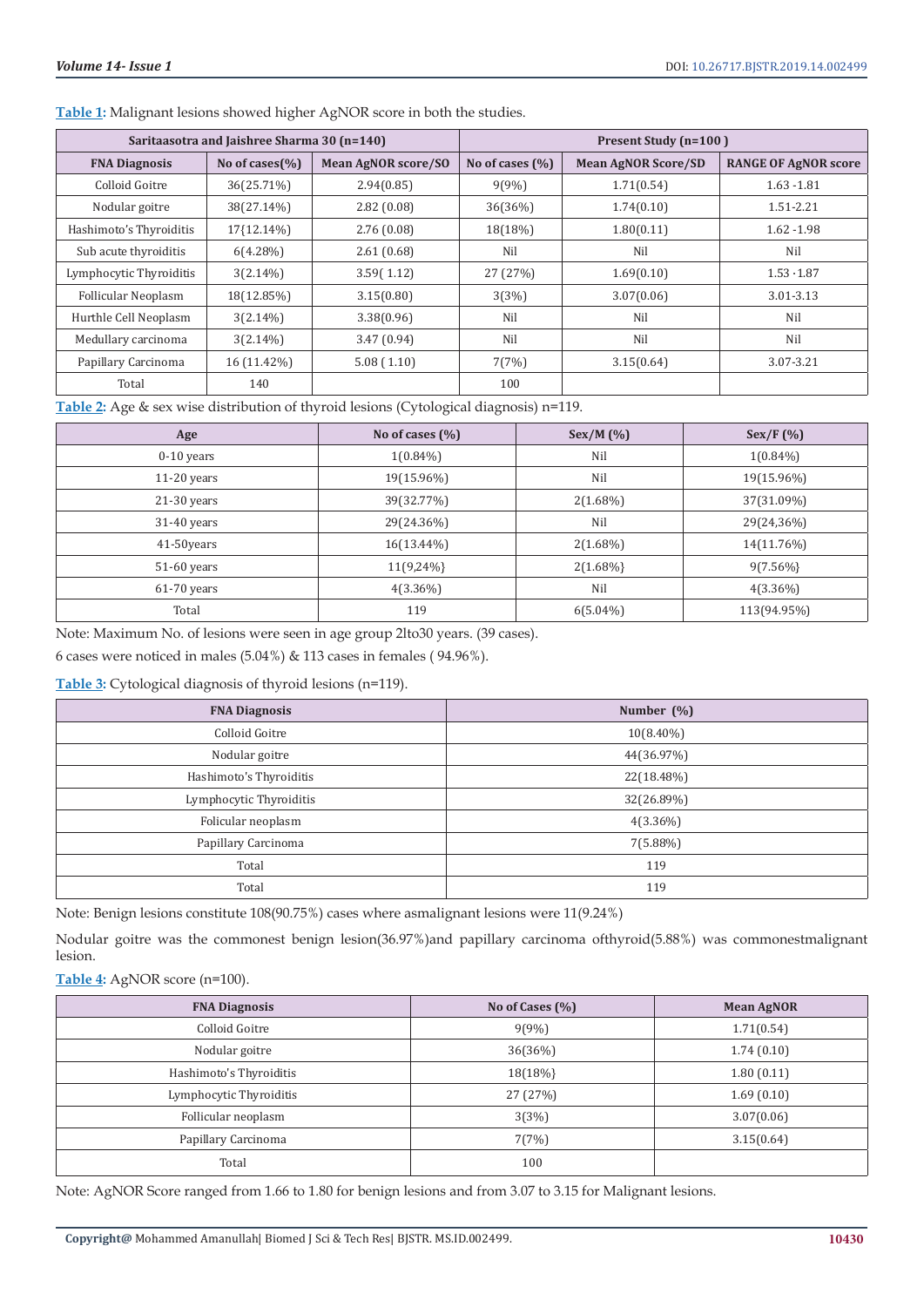# **Discussion**

Fine needle aspiration (FNA) and fine needle sampling (FNS) of thyroid are safe techniques that cause little or no discomfort to the patient and yield diagnostically significant information [18]. FNS is superior to FNA in vascular organs like thyroid [28,29]. FNS gives better perception of tumor consistency with control of hand. FNS gives better cell yield with little or no hemorrhage. The cytological architecture of thyroid was well preserved [30]. In the present study AgNOR staining was used along with assessment of cytomorphological features in FNA / FNS of thyroid smears to differentiate benign and malignant lesions of thyroid [14,17]. The amount of AgNOR staining reflects the proliferation of a given cell [31] .The number of AgNORs thus reflects nuclear and cellular activity. AgNOR staining technique is simple and can be done along with the FNA and report of AgNOR score and FNA can be given together. However there was overlapping of cells. Presence of limited single discrete cells caused counting in 100 cells quite tedious and time consuming Sarita Asotra et al. [32] studied 140 cases. There were 100 non-neoplastic and 40 neoplastic cases. Females formed the major group (84.28%). Age ranged from 15 to 82 years.

Maximum number of cases were in the 20-40 years of age. Cytological diagnosis was given in all cases and AgNOR score was given. Higher AgNOR Score was recorded in malignant lesions compared to benign lesions (Table 4). Mehrotra et al. [21] studied cytomorphological features and the value of silver nitrate staining method in distinguishing non neoplastic, benign and malignant neoplasm in 140 cases. Lower AgNOR counts were recorded in cases of thyroiditis  $(1.37 \pm 0.41)$  whereas the follicular carcinoma had higher AgNOR counts (5.04±0.52). Higher AgNOR counts in malignant lesions were also recorded by Shechtman et al. [33]. In the present study higher AgNOR score was recorded in malignant lesions compared to benign lesions. Mean AgNOR score in lymphocytic thyroiditis was 1.69±0.10 (S.D) and mean AgNOR count in papillary carcinoma was 3.15 ±0.64 (S.D). The AgNOR score in a similar study by Sarita Asotra et al. [33] recorded higher score than in the present study for both benign and malignant lesions. However the distinction in the scores between the two groups remained comparable (Table 4). In the case of lymphocytic thyroiditis Sarita et al. [33] have studied 3 cases with a mean AgNOR score of 3.59 where as in the present study there were 27 cases with a mean AgNOR score of 1.69[34-36].

# **Limitations of Study:**

In the present study there was lack of histopathological correlation and long term follow up of the cases, as the current study period was limited. Studying 2 or more smears for AgNOR scores would give better results than the single smear used in the present study [37,38]. As single smear staining with silver nitrate will be time consuming, staining slides in batches of 5 will save cost but would delay reporting.

# **Conclusion**

AgNOR scoring on fine needle aspiration smears is a simple method. It can be combined with routine cytologic stains in the cytological evaluation, to differentiate benign from malignant lesions of thyroid.

## **References**

- 1. [Amritha Ghosh, Rajiv Kumar Misra \(2000\) Aspiration versus non](https://www.ncbi.nlm.nih.gov/pubmed/11217264)[aspiration technique of cytodiagnosis-A critical evaluation in 160 cases.](https://www.ncbi.nlm.nih.gov/pubmed/11217264) [Indian J Pathol Micro biol 43\(2\): 107-112.](https://www.ncbi.nlm.nih.gov/pubmed/11217264)
- 2. Bancroft JD, Marilyn Gamble (2001) Theory and practice of histological techniques (5<sup>th</sup> edn,). Churchill Livingstone Edinburgh London 350-351.
- 3. [Camargo RS, Shirata NK, Di Loreto C, Garcia EA, Castelo A, et al. \(2006\)](https://www.ncbi.nlm.nih.gov/pubmed/16927638) [Significance of AgNOR measurement in thyroidlesions. Anal Quant](https://www.ncbi.nlm.nih.gov/pubmed/16927638) [CytolHistol 28\(4\): 188-192.](https://www.ncbi.nlm.nih.gov/pubmed/16927638)
- 4. Crocker J (1990) Nucleolar organizer regions: Underwood JCE, Currenttopics in pathology: Pathology of the nucleus. Berlin : Springer Verlag 91-149.
- 5. [Cusick EL, Macintosh CA, Krukowski ZH, VM Williams, SW Ewen et al.](https://www.bmj.com/content/301/6747/318) [\(1990\) Management of isolated thyroid swellings: a prospective six year](https://www.bmj.com/content/301/6747/318) [study of fine needleaspiration cytology in diagnosis. Br Med J 301: 318-](https://www.bmj.com/content/301/6747/318) [321.](https://www.bmj.com/content/301/6747/318)
- 6. [Derenzini M, Nardi F, Farabegoli F, Ottinetti A, Roncaroli F, et al. \(1989\)](https://www.ncbi.nlm.nih.gov/pubmed/2473585) [Distribution of silver stained interphase nucleolar organizer regionsas a](https://www.ncbi.nlm.nih.gov/pubmed/2473585) [parameter to distinguish neoplastic from non neoplastic reactivecells in](https://www.ncbi.nlm.nih.gov/pubmed/2473585) [human effusions. Acta Cyto 33\(4\): 491-98.](https://www.ncbi.nlm.nih.gov/pubmed/2473585)
- 7. [Derlin J, Hauch C, Chiehchao F, Weng H, Hung B \(1997\) Thyroid](https://www.ncbi.nlm.nih.gov/pmc/articles/PMC4707785/) [follicularneoplasm diagnosed by high resolution Ultrasonography with](https://www.ncbi.nlm.nih.gov/pmc/articles/PMC4707785/) [fine needleaspiration cytology. Acta Cytol 41: 487-491.](https://www.ncbi.nlm.nih.gov/pmc/articles/PMC4707785/)
- 8. Desbpande V, Kapila K, Siva Sai K ,Verma K (1997) Follicular neoplasm of the thyroid. Acta Cyto 43: 369-476.
- 9. [Dube MK, Govil A \(1995\) Evaluation of significance of AgNOR counts](https://www.ncbi.nlm.nih.gov/pubmed/8919463) [in differentiating benign from malignant lesions in the breast. Indian](https://www.ncbi.nlm.nih.gov/pubmed/8919463) [Journal of Pathology & Microbiology 3\(1\): 5-10.](https://www.ncbi.nlm.nih.gov/pubmed/8919463)
- 10. [Dwatkanath AA, Staren ED, D' Amore MJ, Kluskens LF, Martirano M, et al.](https://www.ncbi.nlm.nih.gov/pubmed/8214290) [\(1993\) Importance of repeat fine needle biopsy in the management of](https://www.ncbi.nlm.nih.gov/pubmed/8214290) [thyroid nodules. Am J Surg 66\(4\): 350-352.](https://www.ncbi.nlm.nih.gov/pubmed/8214290)
- 11. [Eiothroo J, Franzen S \(1962\) Thin needle biopsy in the diagnosis of](https://journals.sagepub.com/doi/abs/10.1177/028418516205800501) [thyroid disease. Acta Radiol 58:3 2l-336.](https://journals.sagepub.com/doi/abs/10.1177/028418516205800501)
- 12. [Good Pastuer C, Bloom SB \(1975\) Visualization of NORs in mammalian](https://link.springer.com/article/10.1007/BF00329389) [chromosome using silver staining. J Chromo soma 53\(1\): 37-50.](https://link.springer.com/article/10.1007/BF00329389)
- 13. [Ghosh S, Bhattacharya S, Konar K, Ghosh TK, Majhi P \(2009\) Prognostic](https://www.ncbi.nlm.nih.gov/pubmed/20469747) [value of benign & malignant lesion of larynx using AgNORs. Journal of](https://www.ncbi.nlm.nih.gov/pubmed/20469747) [the Indian Medical Association 107\(10\): 722-724.](https://www.ncbi.nlm.nih.gov/pubmed/20469747)
- 14. [Hashemi F, Nasserolestamic \(1999\) Comparison of argyrophilic](http://rjms.iums.ac.ir/browse.php?a_id=1765&sid=1&slc_lang=en) [nucleolar organizer regions in normal thyroid, nodular thyroid, nodular](http://rjms.iums.ac.ir/browse.php?a_id=1765&sid=1&slc_lang=en) [goiter andthyroid neoplasm. J Iran University Med. Science 6\(3\): 246-](http://rjms.iums.ac.ir/browse.php?a_id=1765&sid=1&slc_lang=en) [252.](http://rjms.iums.ac.ir/browse.php?a_id=1765&sid=1&slc_lang=en)
- 15. [Hawkins F, Bellido D, Bernal C, Rigopoulou D, Ruiz Valdepeñas MP, et al.](https://www.ncbi.nlm.nih.gov/pubmed/3815295) [\(1987\) Fine needle aspiration biopsyin the diagnosis of thyroid cancer](https://www.ncbi.nlm.nih.gov/pubmed/3815295) [and thyroid disease. Cancer 59\(6\): 1206-1209.](https://www.ncbi.nlm.nih.gov/pubmed/3815295)
- 16. Howell WM (1982) Selective staining of nucleolar organizer regions(NORs). In Busch H, Rothblum L, eds. The cell nucleus. New York: Academic Press XI: 89-142.
- 17. [Karmakar T, Dey P \(1995\) Role of AgNORs in diagnosis of thyroid](https://www.ncbi.nlm.nih.gov/pubmed/7539738) [neoplasm on fine needle aspiration smears. Diagncytopathol 12\(2\):](https://www.ncbi.nlm.nih.gov/pubmed/7539738) [148-149.](https://www.ncbi.nlm.nih.gov/pubmed/7539738)
- 18. [Kate MS, Kamal MM \(1998\) Evaluation of fine needle capillary](https://www.ncbi.nlm.nih.gov/pubmed/9622687) [samplingin superficial and deep seated lesions, an analysis of 670 cases.](https://www.ncbi.nlm.nih.gov/pubmed/9622687) [Acta Cytol 42\(3\): 679-684.](https://www.ncbi.nlm.nih.gov/pubmed/9622687)